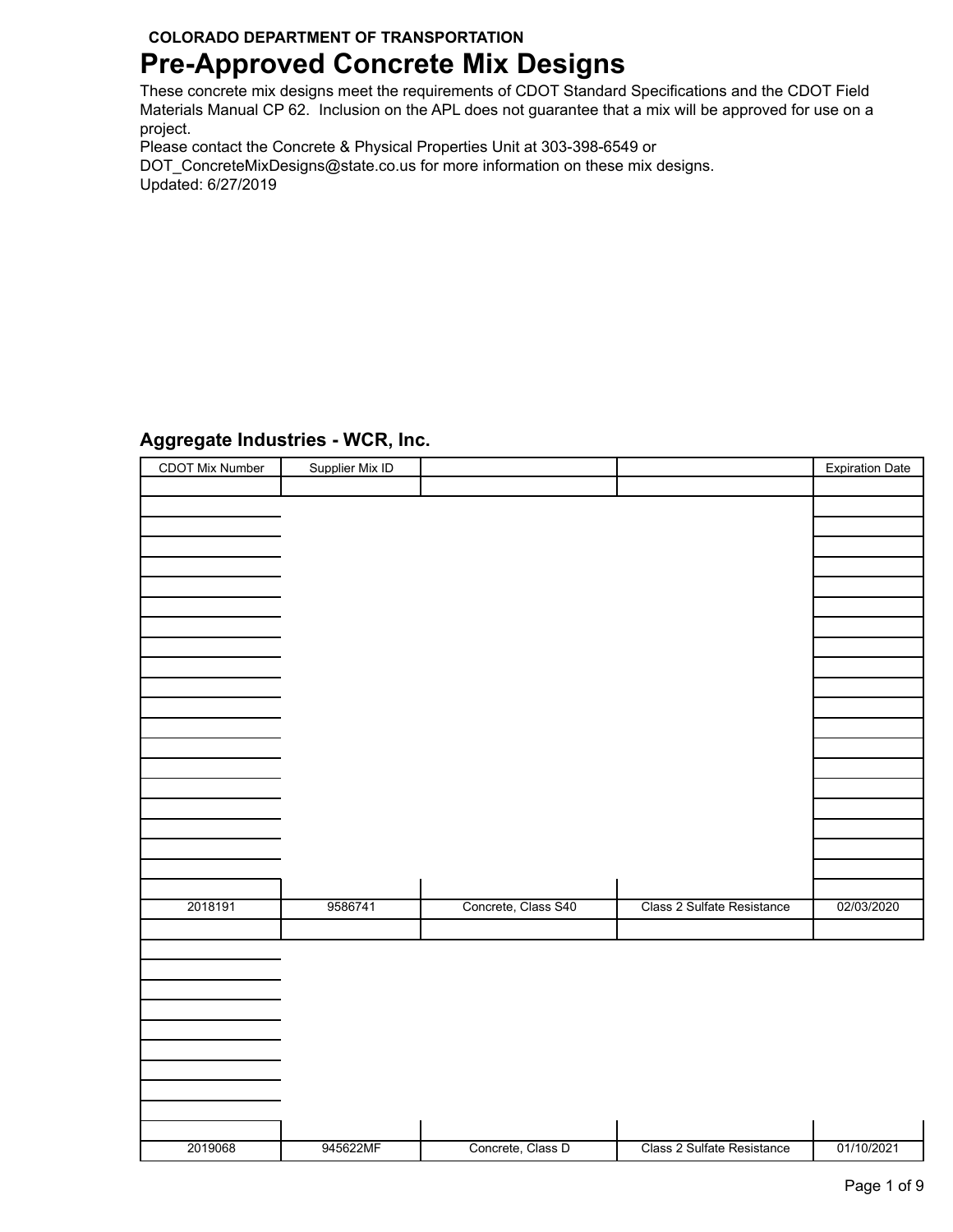## **Pre-Approved Concrete Mix Designs**

These concrete mix designs meet the requirements of CDOT Standard Specifications and the CDOT Field Materials Manual CP 62. Inclusion on the APL does not guarantee that a mix will be approved for use on a project.

Please contact the Concrete & Physical Properties Unit at 303-398-6549 for more information on these mix designs.

Updated: 6/27/2019

### **Aggregate Industries - WCR, Inc. (Continued)**

| CDO <sup>.</sup><br>Mix<br>Number | Supplier Mix ID |                     |                                           | Date<br>≞xpiratior |
|-----------------------------------|-----------------|---------------------|-------------------------------------------|--------------------|
| 2019082                           | 9456830S        | Class G<br>Concrete | <b>Class</b><br>P Sulfate ⊾<br>Resistance | 01/07/2021         |

## **All Rite Redi-Mix**

| <b>CDOT Mix Number</b> | Supplier Mix ID |                     |                            | <b>Expiration Date</b> |
|------------------------|-----------------|---------------------|----------------------------|------------------------|
| 2019042                | ALLBZ25F19      | Concrete, Class BZ  | Class 2 Sulfate Resistance | 11/01/2020             |
| 2019043                | ALLDP20F19      | Concrete, Class D/P | Class 2 Sulfate Resistance | 11/01/2020             |

## **Boral Resources [Craig]**

| CDOT<br>: Number<br>.<br>Mix | Supplier Mix ID |                           |                                     | Date<br>-vnir<br>ration<br>≞xטוו |
|------------------------------|-----------------|---------------------------|-------------------------------------|----------------------------------|
| 2019076                      | K35565          | D/P<br>ات ass<br>Concrete | Sulfate<br>Class<br>-<br>Resistance | 01/21/2021                       |

### **Brannan Sand And Gravel**

| <b>CDOT Mix Number</b> | Supplier Mix ID |                    |                            | <b>Expiration Date</b> |
|------------------------|-----------------|--------------------|----------------------------|------------------------|
|                        |                 |                    |                            |                        |
|                        |                 |                    |                            |                        |
|                        |                 |                    |                            |                        |
|                        |                 |                    |                            |                        |
| 2018168                | 403168S         | Concrete, Class BZ | Class 2 Sulfate Resistance | 03/01/2020             |
|                        |                 |                    |                            |                        |
|                        |                 |                    |                            |                        |

## **Burnco (formerly Bestway)**

| CDOT Mix Number | Supplier Mix ID |                     |                            | <b>Expiration Date</b> |
|-----------------|-----------------|---------------------|----------------------------|------------------------|
| 2018272         | 45CN31C4C       | Concrete. Class D/P | Class 2 Sulfate Resistance | 10/08/2020             |
| 2019020         | 45C2N1C2C       | Concrete. Class D/P | Class 2 Sulfate Resistance | 10/08/2020             |
| 2019046         | 45J2N1C4C       | Concrete. Class D/P | Class 2 Sulfate Resistance | 09/27/2020             |
| 2019049         | 45J2N1C2C       | Concrete, Class D/P | Class 2 Sulfate Resistance | 10/08/2020             |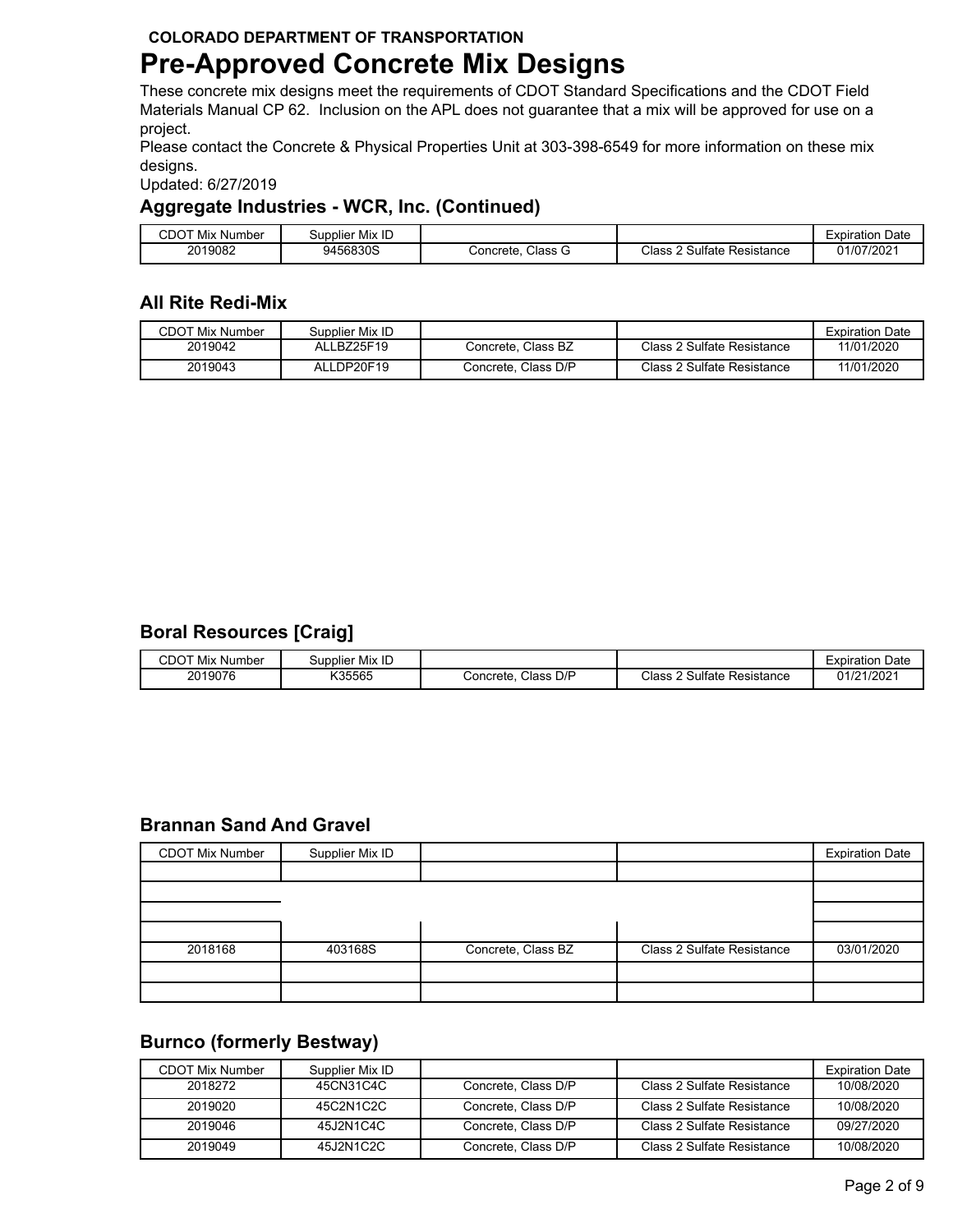# **Pre-Approved Concrete Mix Designs**

These concrete mix designs meet the requirements of CDOT Standard Specifications and the CDOT Field Materials Manual CP 62. Inclusion on the APL does not guarantee that a mix will be approved for use on a project.

Please contact the Concrete & Physical Properties Unit at 303-398-6549 for more information on these mix designs.

Updated: 6/27/2019

#### **Burnco (formerly Bestway) (Continued)**

| <b>CDOT Mix Number</b> | Supplier Mix ID |                    |                               | <b>Expiration Date</b> |
|------------------------|-----------------|--------------------|-------------------------------|------------------------|
| 2019050                | 40B1N0D8C       | Concrete. Class BZ | Class 2 Sulfate Resistance    | 10/08/2020             |
| 2019075                | 30C6L1D7X       | Concrete. Class E  | Class 1<br>Sulfate Resistance | 10/08/2020             |

## **Castle Rock Const. Co. Of Colo, LLC**

| <b>CDOT Mix Number</b> | Supplier Mix ID |                   |                            | <b>Expiration Date</b> |
|------------------------|-----------------|-------------------|----------------------------|------------------------|
|                        | 1840876         |                   |                            |                        |
| 2019078                | F194264         | Concrete. Class P | Class 2 Sulfate Resistance | 11/01/2020             |

## **Four Corners Materials**

| <b>CDOT Mix Number</b> | Supplier Mix ID |                    |                            | <b>Expiration Date</b> |
|------------------------|-----------------|--------------------|----------------------------|------------------------|
|                        |                 |                    |                            |                        |
| 2018055D22086          | 37023347        | Concrete, Class D  | Class 2 Sulfate Resistance | 03/16/2021             |
|                        |                 |                    |                            |                        |
| 2019021                | 37023447        | Concrete, Class D  | Class 2 Sulfate Resistance | 10/25/2020             |
| 2019023                | 38023447        | Concrete, Class E  | Class 2 Sulfate Resistance | 10/25/2020             |
| 2019024                | 37523447        | Concrete, Class P  | Class 2 Sulfate Resistance | 10/25/2020             |
|                        |                 |                    |                            |                        |
| 2019032                | 33823447        | Concrete, Class BZ | Class 2 Sulfate Resistance | 10/25/2020             |

## **Fremont Paving And Redi-Mix, Inc.**

| <b>CDOT Mix Number</b> | Supplier Mix ID |                     |                            | <b>Expiration Date</b> |
|------------------------|-----------------|---------------------|----------------------------|------------------------|
|                        |                 |                     |                            |                        |
|                        |                 |                     |                            |                        |
| 2018274                | PWDP20F19EC     | Concrete, Class D/P | Class 2 Sulfate Resistance | 08/14/2020             |
|                        |                 |                     |                            |                        |

## **GCC of America [Pueblo]**

| CDOT<br>.⊥ Mix ^′<br>Number | Supplier Mix ID |                      |                                 | <b>Expiration Date</b> |
|-----------------------------|-----------------|----------------------|---------------------------------|------------------------|
| 2019030                     | 37023344        | Class D<br>Concrete. | Class 2<br>2 Sulfate Resistance | 01/03/2021             |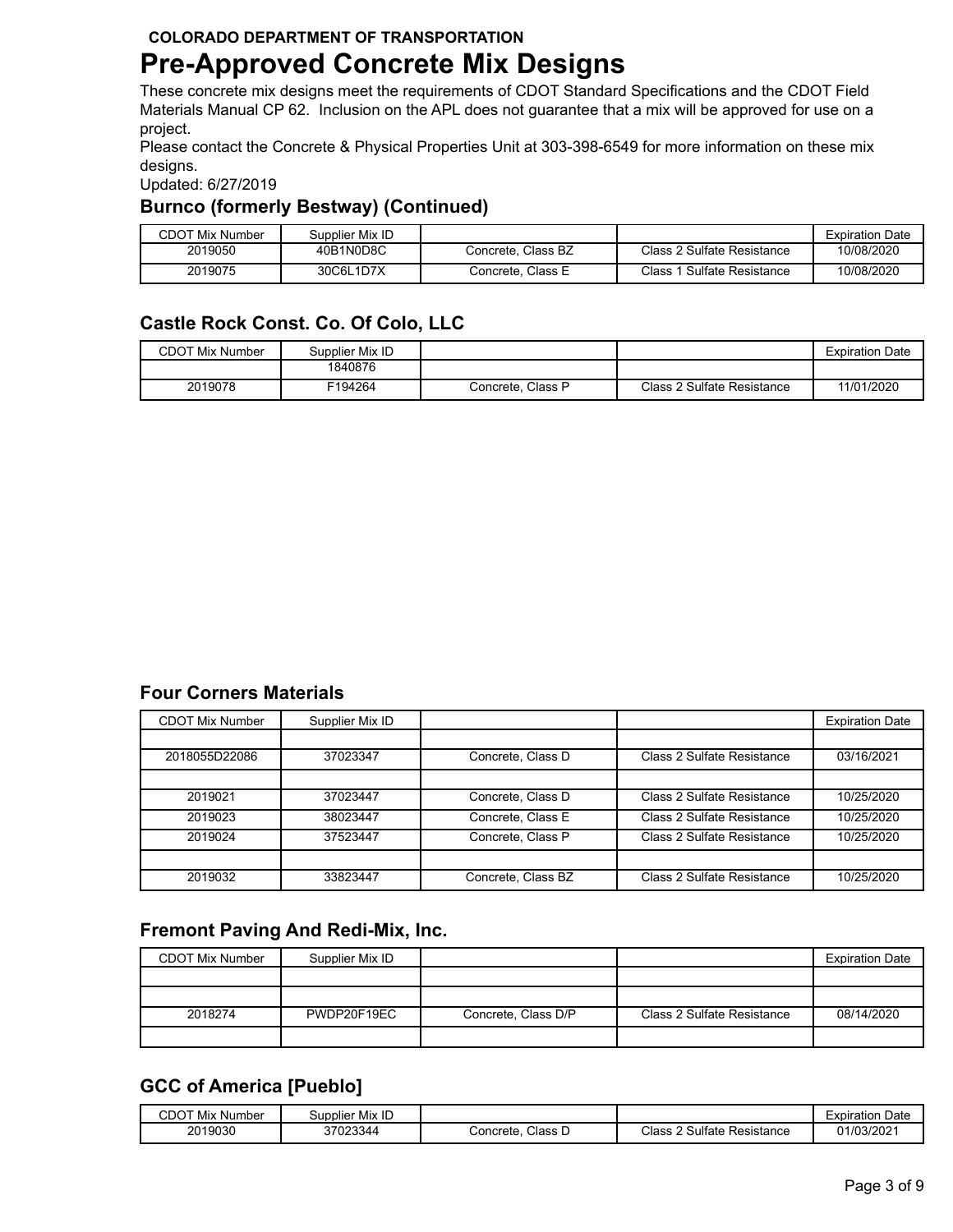# **Pre-Approved Concrete Mix Designs**

These concrete mix designs meet the requirements of CDOT Standard Specifications and the CDOT Field Materials Manual CP 62. Inclusion on the APL does not guarantee that a mix will be approved for use on a project.

Please contact the Concrete & Physical Properties Unit at 303-398-6549 for more information on these mix designs.

Updated: 6/27/2019

## **Holcim (US) Inc. [Portland]**

| <b>CDOT Mix Number</b> | Supplier Mix ID |                   |                            | <b>Expiration Date</b> |
|------------------------|-----------------|-------------------|----------------------------|------------------------|
|                        |                 |                   |                            |                        |
| 2019074                | ∟awson-01       | Concrete, Class D | Class 2 Sulfate Resistance | 03/26/2020             |

## **Huerfano County Concrete**

| <b>CDOT Mix</b><br>Number | Supplier Mix ID |                          |                                  | Expiration Date |
|---------------------------|-----------------|--------------------------|----------------------------------|-----------------|
| 2019061                   | CT16580000-425  | Class<br>D/P<br>Concrete | Class 2<br>Sulfate<br>Resistance | 02/01/2021      |

### **Johnstown Ready Mix**

| CDOT<br>Mix<br>. Number | Supplier Mix ID   |                     |                                | Expiration Date |
|-------------------------|-------------------|---------------------|--------------------------------|-----------------|
| 2018178                 | F/2<br>ว76-<br>ιD | Class D<br>Concrete | Class<br>Sulfate<br>Resistance | 01/28/2020      |

### **Lawson Construction Company**

| CDO<br>.<br>: Number<br>Mix | Supplier Mix ID |                        |                                            | Date<br>atıon<br>$-$ vnir<br>–∧มแ |
|-----------------------------|-----------------|------------------------|--------------------------------------------|-----------------------------------|
| 2019073                     | _awson-02       | Class<br>Concrete<br>ட | 2I<br>-<br>⊓ ultateد<br>Resistance<br>م ار | 03/26/2020                        |

### **Leone Ready Mix LLC**

| <b>CDOT Mix Number</b> | Supplier Mix ID   |                    |                            | <b>Expiration Date</b> |
|------------------------|-------------------|--------------------|----------------------------|------------------------|
|                        |                   |                    |                            |                        |
| 2018228                | CT16371001BZAir   | Concrete, Class BZ | Class 2 Sulfate Resistance | 12/01/2020             |
| 2018229                | CT16371001BZnoAir | Concrete, Class BZ | Class 2 Sulfate Resistance | 12/01/2020             |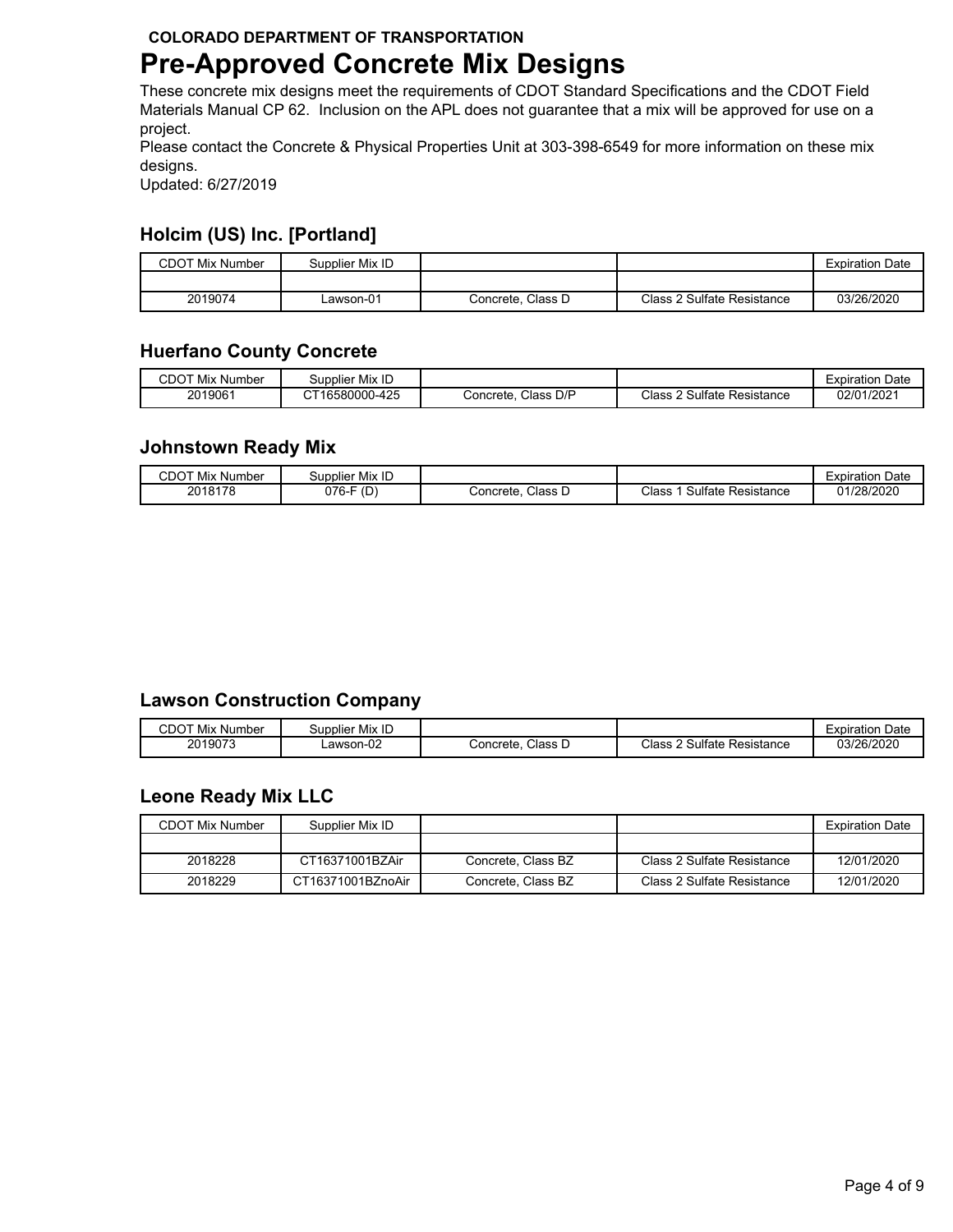# **Pre-Approved Concrete Mix Designs**

These concrete mix designs meet the requirements of CDOT Standard Specifications and the CDOT Field Materials Manual CP 62. Inclusion on the APL does not guarantee that a mix will be approved for use on a project.

Please contact the Concrete & Physical Properties Unit at 303-398-6549 for more information on these mix designs.

Updated: 6/27/2019

#### **Martin Marietta Materials Inc. (Continued)**

| <b>CDOT Mix Number</b> | Supplier Mix ID |                     |                            | <b>Expiration Date</b> |
|------------------------|-----------------|---------------------|----------------------------|------------------------|
|                        |                 |                     |                            |                        |
|                        |                 |                     |                            |                        |
|                        |                 |                     |                            |                        |
|                        |                 |                     |                            |                        |
|                        |                 |                     |                            |                        |
|                        |                 |                     |                            |                        |
|                        |                 |                     |                            |                        |
|                        |                 |                     |                            |                        |
|                        |                 |                     |                            |                        |
|                        |                 |                     |                            |                        |
|                        |                 |                     |                            |                        |
|                        |                 |                     |                            |                        |
| 2018165                | <b>HE426H</b>   | Concrete, Class E   | Class 0 Sulfate Resistance | 10/01/2020             |
|                        |                 |                     |                            |                        |
|                        |                 |                     |                            |                        |
|                        |                 |                     |                            |                        |
|                        |                 |                     |                            |                        |
|                        |                 |                     |                            |                        |
| 2018219                | CBZ4540-751     | Concrete, Class BZ  | Class 0 Sulfate Resistance | 02/01/2020             |
| 2018220                | CBZ4940-751     | Concrete, Class BZ  | Class 0 Sulfate Resistance | 02/01/2020             |
| 2018221                | CBZ4921-751     | Concrete, Class BZ  | Class 2 Sulfate Resistance | 02/01/2020             |
| 2018222                | CBZ4938-751     | Concrete, Class BZ  | Class 2 Sulfate Resistance | 02/01/2020             |
|                        |                 |                     |                            |                        |
|                        |                 |                     |                            |                        |
| 2018260                | CBZ4938-750     | Concrete, Class BZ  | Class 2 Sulfate Resistance | 02/01/2020             |
| 2018261                | CBZ4921-750     | Concrete, Class BZ  | Class 2 Sulfate Resistance | 02/01/2020             |
| 2018263                | CBZ4940-750     | Concrete, Class BZ  | Class 0 Sulfate Resistance | 02/01/2020             |
| 2018264                | CBZ4540-750     | Concrete, Class BZ  | Class 0 Sulfate Resistance | 02/01/2020             |
| 2019001                | CD4575-755      | Concrete, Class D   | Class 2 Sulfate Resistance | 02/01/2020             |
|                        |                 |                     |                            |                        |
|                        |                 |                     |                            |                        |
|                        |                 |                     |                            |                        |
| 2019072                | ZA4514          | Concrete, Class D/P | Class 2 Sulfate Resistance | 04/02/2020             |
|                        |                 |                     |                            |                        |

### **Mathias Concrete, Inc.**

| <b>CDOT Mix Number</b> | Supplier Mix ID |                    |                            | <b>Expiration Date</b> |
|------------------------|-----------------|--------------------|----------------------------|------------------------|
| 2018118                | 15785001-425    | Concrete. Class BZ | Class 2 Sulfate Resistance | 04/01/2020             |
| 2018128                | 15785001-425    | Concrete, Class P  | Class 2 Sulfate Resistance | 04/01/2020             |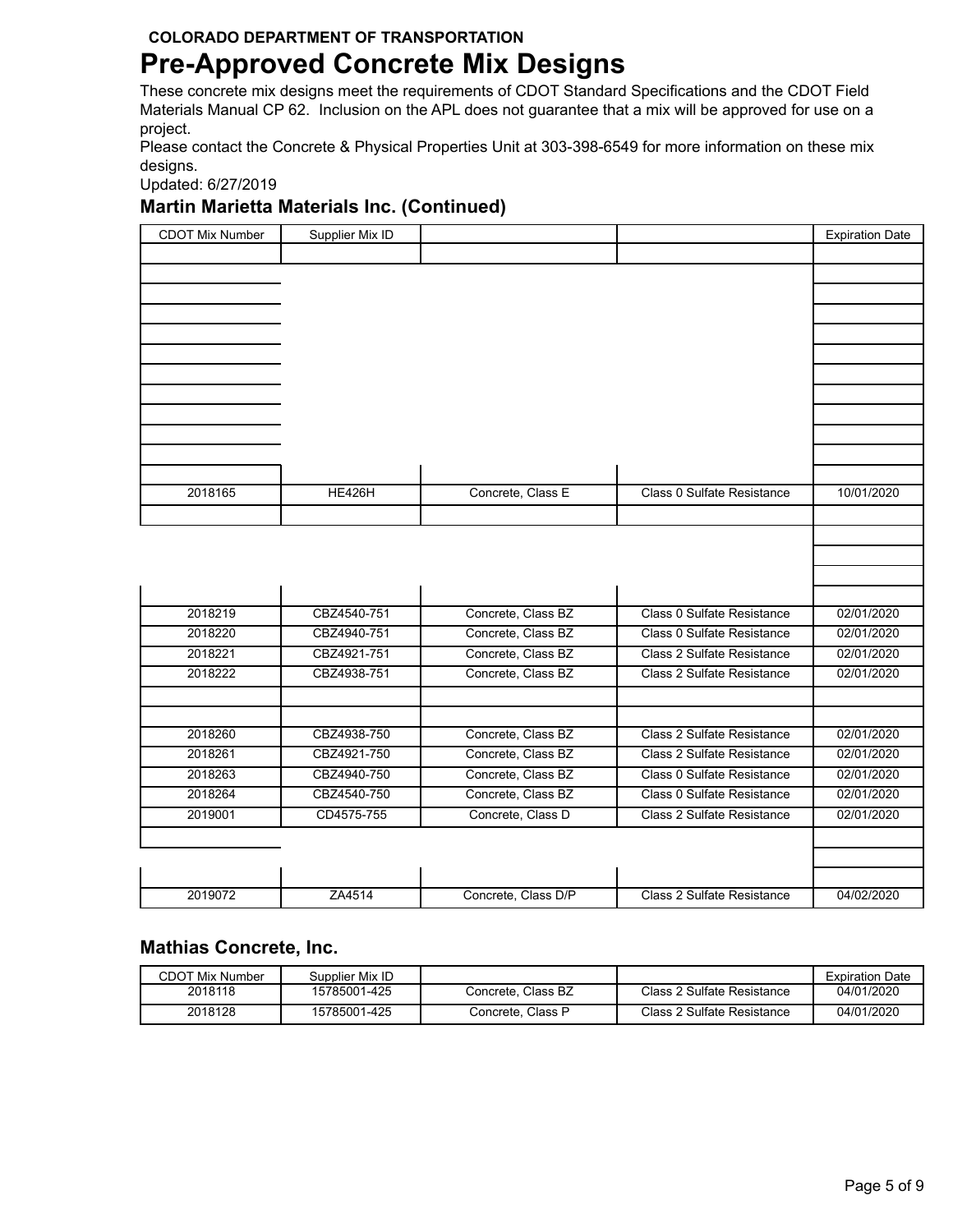# **Pre-Approved Concrete Mix Designs**

These concrete mix designs meet the requirements of CDOT Standard Specifications and the CDOT Field Materials Manual CP 62. Inclusion on the APL does not guarantee that a mix will be approved for use on a project.

Please contact the Concrete & Physical Properties Unit at 303-398-6549 for more information on these mix designs.

Updated: 6/27/2019

## **Peak Materials**

| <b>CDOT Mix Number</b> | Supplier Mix ID |                     |                            | <b>Expiration Date</b> |
|------------------------|-----------------|---------------------|----------------------------|------------------------|
|                        |                 |                     |                            |                        |
| 2019015                | 567030815       | Concrete, Class BZ  | Class 2 Sulfate Resistance | 10/16/2020             |
| 2019016                | 5670206         | Concrete, Class D/P | Class 2 Sulfate Resistance | 10/16/2020             |
| 2019034                | 5870206         | Concrete, Class D/P | Class 2 Sulfate Resistance | 11/06/2020             |
| 2019037                | 587030815       | Concrete, Class BZ  | Class 2 Sulfate Resistance | 11/07/2020             |
|                        |                 |                     |                            |                        |

### **Ready Mixed Denver**

| <b>CDOT Mix Number</b> | Supplier Mix ID |                                |                            | <b>Expiration Date</b> |
|------------------------|-----------------|--------------------------------|----------------------------|------------------------|
|                        |                 |                                |                            |                        |
|                        |                 |                                |                            |                        |
|                        |                 |                                |                            |                        |
|                        |                 |                                |                            |                        |
|                        |                 |                                |                            |                        |
|                        |                 |                                |                            |                        |
|                        |                 |                                |                            |                        |
| 2018252                | 845814          | Concrete, Class DT             | Class 2 Sulfate Resistance | 03/01/2020             |
| 2018253                | 845815          | Concrete, Class DT             | Class 2 Sulfate Resistance | 03/01/2020             |
|                        |                 |                                |                            |                        |
| 2018265                | 845812          | Shotcrete                      | Class 2 Sulfate Resistance | 03/01/2020             |
| 2018266                | 87340           | Concrete, Class BZ             | Class 2 Sulfate Resistance | 03/01/2020             |
| 2018267                | 845813          | Concrete, Class B              | Class 2 Sulfate Resistance | 03/01/2020             |
| 2018268                | 87650           | Concrete, Class BZ             | Class 2 Sulfate Resistance | 03/01/2020             |
|                        |                 |                                |                            |                        |
|                        |                 |                                |                            |                        |
| 2019010                | 820817          | Slope Ditch Pave, Grout Riprap | Class 2 Sulfate Resistance | 03/01/2020             |
| 2019038                | 245813G         | Concrete, Class P              | Class 2 Sulfate Resistance | 03/01/2020             |
| 2019039                | 124814GE        | Concrete, Class E              | Class 2 Sulfate Resistance | 03/01/2020             |
| 2019057                | 108814GE        | Concrete, Class E              | Class 2 Sulfate Resistance | 12/01/2020             |
| 2019059                | 112814GE        | Concrete, Class E              | Class 2 Sulfate Resistance | 12/01/2020             |
| 2019062                | 145914G         | Concrete, Class G              | Class 2 Sulfate Resistance | 01/01/2021             |

### **Schlosser Concrete**

| CDOT Mix<br>่ Number | Supplier Mix ID |                     |                                 | Date<br>Expiration |
|----------------------|-----------------|---------------------|---------------------------------|--------------------|
| 2018123              | CD4520          | Class D<br>Concrete | Sulfate,<br>Class<br>Resistance | 05/03/2020         |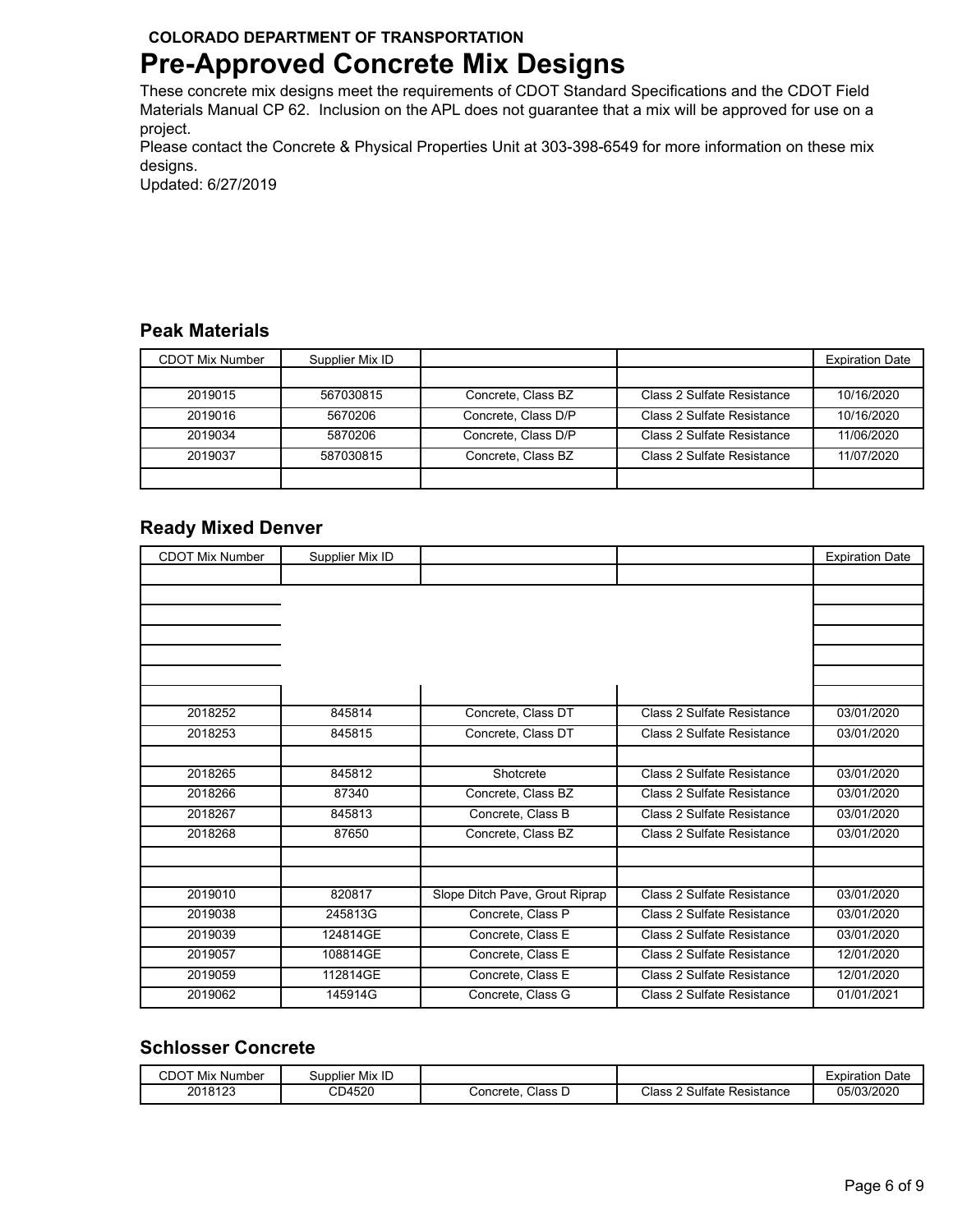# **Pre-Approved Concrete Mix Designs**

These concrete mix designs meet the requirements of CDOT Standard Specifications and the CDOT Field Materials Manual CP 62. Inclusion on the APL does not guarantee that a mix will be approved for use on a project.

Please contact the Concrete & Physical Properties Unit at 303-398-6549 for more information on these mix designs.

Updated: 6/27/2019

#### **Simon Contractors**

| CDOT Mix Number | Supplier Mix ID |                   |                            | <b>Expiration Date</b> |
|-----------------|-----------------|-------------------|----------------------------|------------------------|
|                 |                 |                   |                            |                        |
|                 |                 |                   |                            |                        |
| 2018188         | 3185007C        | Concrete, Class D | Class 2 Sulfate Resistance | 02/02/2020             |
| 2018231         | 3185007E        | Shotcrete         | Class 2 Sulfate Resistance | 04/24/2020             |

### **Transit Mix Concrete Colorado Springs**

| <b>CDOT Mix Number</b> | Supplier Mix ID |                                |                            | <b>Expiration Date</b> |
|------------------------|-----------------|--------------------------------|----------------------------|------------------------|
|                        |                 |                                |                            |                        |
|                        |                 |                                |                            |                        |
|                        |                 |                                |                            |                        |
| 2019027                | 87092110        | Slope Ditch Pave, Grout Riprap | Class 2 Sulfate Resistance | 03/16/2020             |
| 2019053                | 74182110        | Concrete, Class BZ             | Class 2 Sulfate Resistance | 03/16/2020             |

### **Transit Mix Concrete Pueblo**

| <b>CDOT Mix Number</b> | Supplier Mix ID |                    |                            | <b>Expiration Date</b> |
|------------------------|-----------------|--------------------|----------------------------|------------------------|
|                        |                 |                    |                            |                        |
| 2018271                | 74182120        | Concrete, Class BZ | Class 2 Sulfate Resistance | 08/20/2020             |
| 2019041                | 88082110        | Shotcrete          | Class 2 Sulfate Resistance | 03/16/2020             |
| 2019054                | 6459212020      | Concrete, Class D  | Class 2 Sulfate Resistance | 08/20/2020             |

## **United Companies - Carbondale**

| <b>CDOT Mix Number</b> | Supplier Mix ID |                     |                            | <b>Expiration Date</b> |
|------------------------|-----------------|---------------------|----------------------------|------------------------|
|                        |                 |                     |                            |                        |
|                        |                 |                     |                            |                        |
| 2019065                | 37010551        | Concrete, Class D/P | Class 2 Sulfate Resistance | 12/26/2020             |

#### **United Companies Delta**

| CDOT<br>.<br>: Number<br>Mix | Supplier Mix ID |                   |                                               | Date<br>Expiratior |
|------------------------------|-----------------|-------------------|-----------------------------------------------|--------------------|
| 2018184                      | 37010362        | Class<br>Concrete | Sulfate<br>Class<br>-<br>$\sim$<br>Resistance | 05/29/2020         |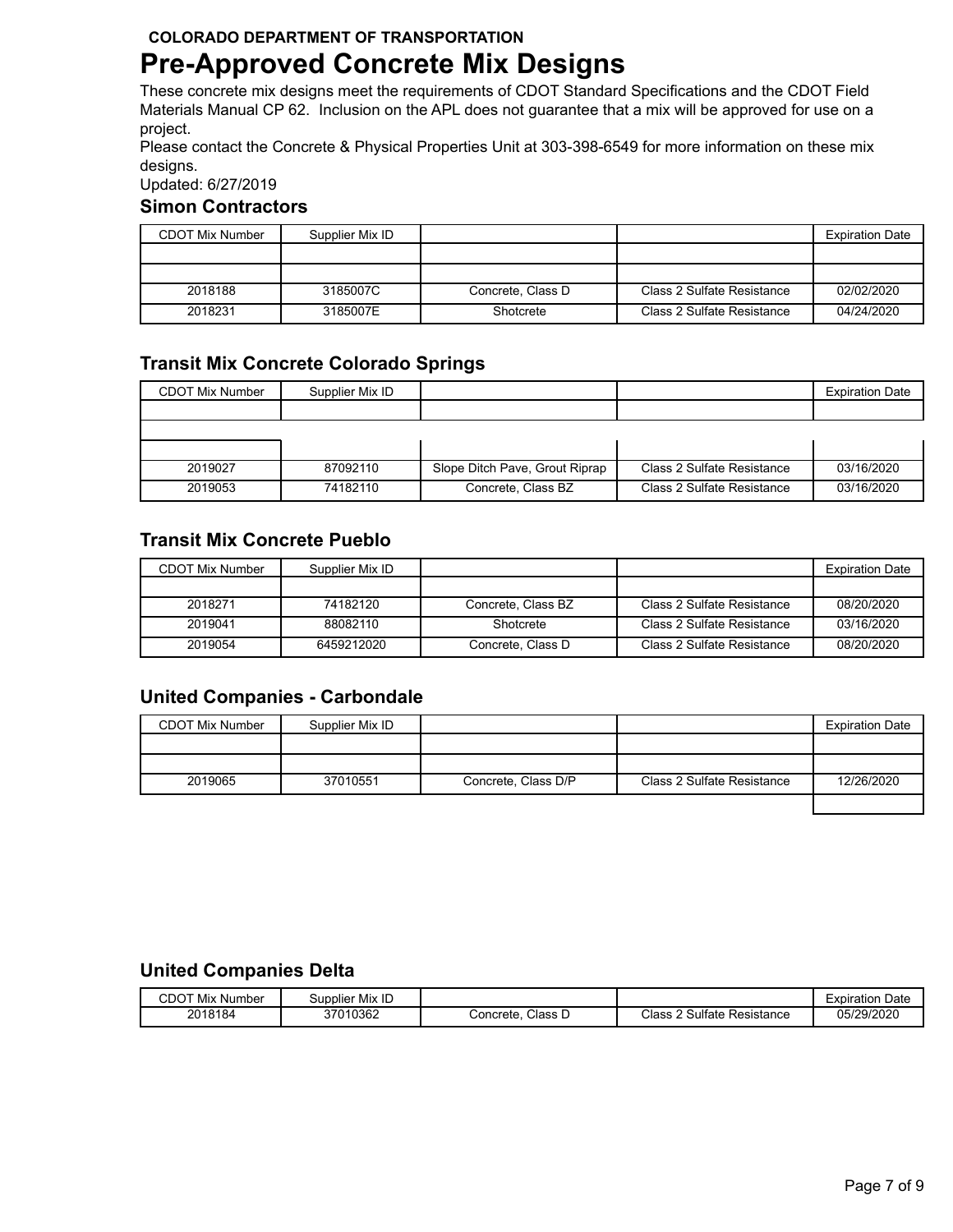# **Pre-Approved Concrete Mix Designs**

These concrete mix designs meet the requirements of CDOT Standard Specifications and the CDOT Field Materials Manual CP 62. Inclusion on the APL does not guarantee that a mix will be approved for use on a project.

Please contact the Concrete & Physical Properties Unit at 303-398-6549 for more information on these mix designs.

Updated: 6/27/2019

#### **United Companies Gypsum Ranch**

| <b>CDOT Mix Number</b> | Supplier Mix ID |                     |                            | <b>Expiration Date</b> |
|------------------------|-----------------|---------------------|----------------------------|------------------------|
| 2018090                | 37010450        | Concrete, Class D   | Class 2 Sulfate Resistance | 03/06/2020             |
| 2018180                | 36510451        | Concrete, Class D   | Class 2 Sulfate Resistance | 03/06/2020             |
| 2018224                | 38510409        | Concrete, Class BZ  | Class 2 Sulfate Resistance | 03/06/2020             |
| 2019012                | 37010451        | Concrete. Class D/P | Class 2 Sulfate Resistance | 03/06/2020             |
| 2019071                | 37010453        | Concrete, Class D   | Class 2 Sulfate Resistance | 04/02/2021             |

#### **United Companies Rifle**

| <b>CDOT Mix Number</b> | Supplier Mix ID |                     |                            | <b>Expiration Date</b> |
|------------------------|-----------------|---------------------|----------------------------|------------------------|
|                        |                 |                     |                            |                        |
| 2018099                | 37010749        | Concrete. Class D/P | Class 2 Sulfate Resistance | 03/26/2020             |

#### **United Companies-Steamboat**

| CDOT Mix Number | Supplier Mix ID |                   |                            | <b>Expiration Date</b> |
|-----------------|-----------------|-------------------|----------------------------|------------------------|
| 2018181         | 37060850        | Concrete, Class D | Class 3 Sulfate Resistance | 03/27/2020             |
| 2018197         | 37060853        | Concrete, Class D | Class 3 Sulfate Resistance | 03/27/2020             |
| 2018198         | 36560850        | Concrete, Class D | Class 3 Sulfate Resistance | 03/27/2020             |

## **United Companies-Telluride Sand and Gravel**

| <b>CDOT Mix Number</b> | Supplier Mix ID |                   |                            | <b>Expiration Date</b> |
|------------------------|-----------------|-------------------|----------------------------|------------------------|
| 2018192                | 37021160        | Concrete. Class D | Class 2 Sulfate Resistance | 06/15/2020             |
| 2018200                | 37521160        | Concrete. Class P | Class 2 Sulfate Resistance | 06/15/2020             |

### **ValCrete**

| CDOT<br>Mix<br>. Number | Supplier Mix ID           |                       |                                                 | Date<br>cxpiration |
|-------------------------|---------------------------|-----------------------|-------------------------------------------------|--------------------|
| 2018217                 | $-425$<br>15249005<br>−ເບ | Class D/P<br>Concrete | Class<br><b>Sulfate</b><br>$\sim$<br>Resistance | 1/2020<br>04/01    |

#### **Varra Companies**

| CDOT Mix Number | Supplier Mix ID |                     |                            | <b>Expiration Date</b> |
|-----------------|-----------------|---------------------|----------------------------|------------------------|
|                 |                 |                     |                            |                        |
|                 |                 |                     |                            |                        |
|                 |                 |                     |                            |                        |
| 2019051         | CBDPF15S        | Concrete, Class D/P | Class 2 Sulfate Resistance | 11/01/2020             |